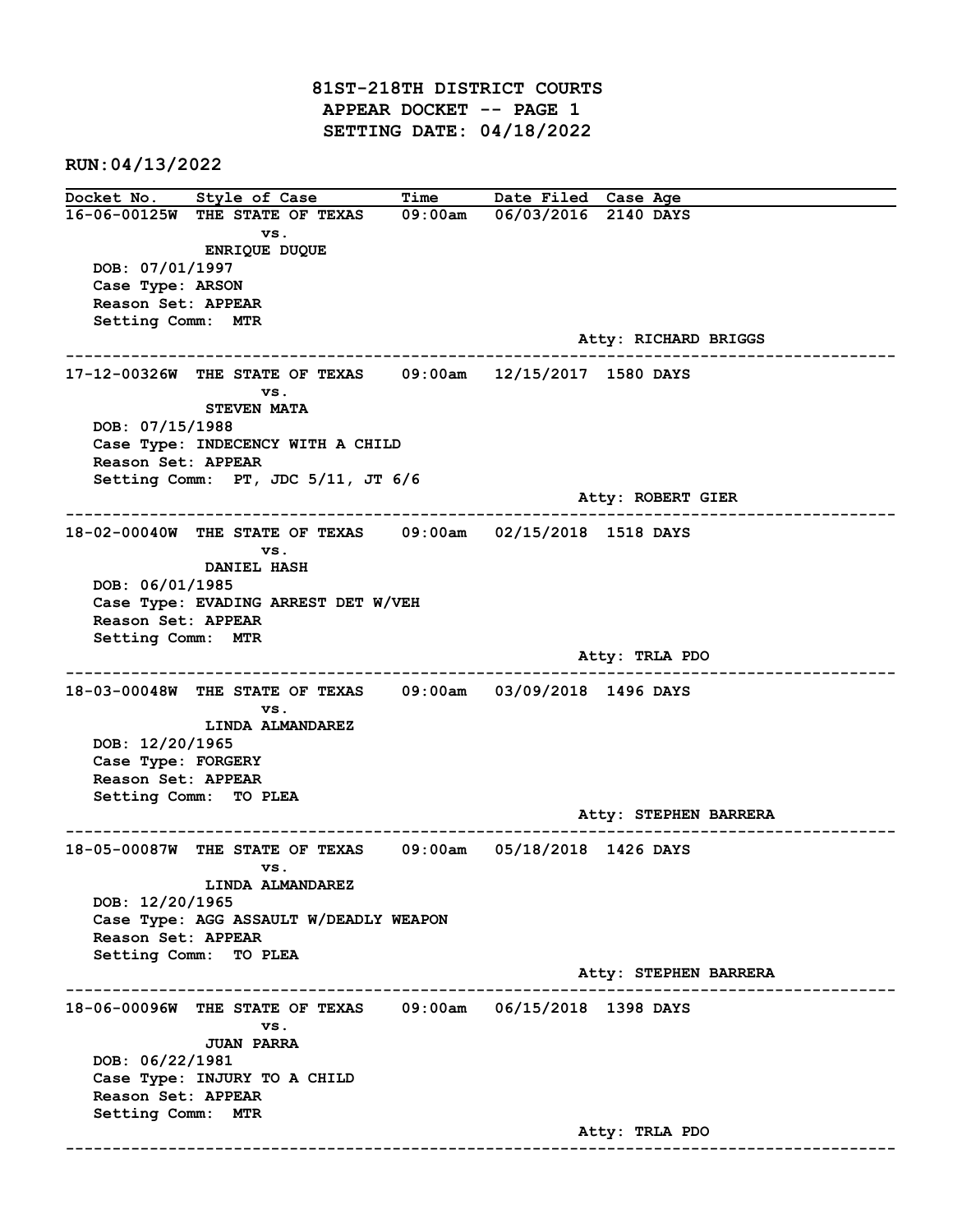81ST-218TH DISTRICT COURTS APPEAR DOCKET -- PAGE 2 SETTING DATE: 04/18/2022

RUN:04/13/2022

Docket No. Style of Case Time Date Filed Case Age 18-10-00164W THE STATE OF TEXAS 09:00am 10/19/2018 1272 DAYS vs. ELIZABETH HERNANDEZ DOB: 12/16/1987 Case Type: ASSAULT PUBLIC SERVANT Reason Set: APPEAR Setting Comm: MTR Atty: TRLA PDO ------------------------------------------------------------------------------------------------------------------------ 19-03-00057W THE STATE OF TEXAS 09:00am 03/01/2019 1139 DAYS vs. LINDA ALMANDAREZ DOB: 12/20/1965 Case Type: CREDIT CARD OR DEBIT CARD ABUSE ELDERLY Reason Set: APPEAR Setting Comm: TO PLEA Atty: STEPHEN BARRERA ------------------------------------------------------------------------------------------------------------------------ 19-04-00071W THE STATE OF TEXAS 09:00am 04/05/2019 1104 DAYS vs. CHANCE DILLON BUCH DOB: 02/03/1992 Case Type: POSS CS PG 1 <1G Reason Set: APPEAR Setting Comm: MTR Atty: RICHARD BRIGGS ------------------------------------------------------------------------------------------------------------------------ 19-10-00205W THE STATE OF TEXAS 09:00am 10/21/2019 905 DAYS vs. ROBERT OLIVAREZ JR DOB: 07/27/1999 Case Type: UNLAWFUL RESTRAINT Reason Set: APPEAR Setting Comm: MTN FOR EARLY TERM Atty: NEIL CALFAS ------------------------------------------------------------------------------------------------------------------------ 20-02-00038W THE STATE OF TEXAS 09:00am 02/07/2020 796 DAYS vs. JULIO SALAZAR JR DOB: 06/07/1989 Case Type: POSS CS PG 1 >=1G<4G Reason Set: APPEAR Setting Comm: PT, JDC 5/11, JT 6/6 Atty: ROBERT GIER ------------------------------------------------------------------------------------------------------------------------ 20-05-00075W THE STATE OF TEXAS 09:00am 05/08/2020 705 DAYS vs. LEONARD R. RAMIREZ DOB: 05/06/2001 Case Type: DEADLY CONDUCT DISCH FIREARM INDIV(S) Reason Set: APPEAR Setting Comm: TO PLEA Atty: ROBERT GIER ------------------------------------------------------------------------------------------------------------------------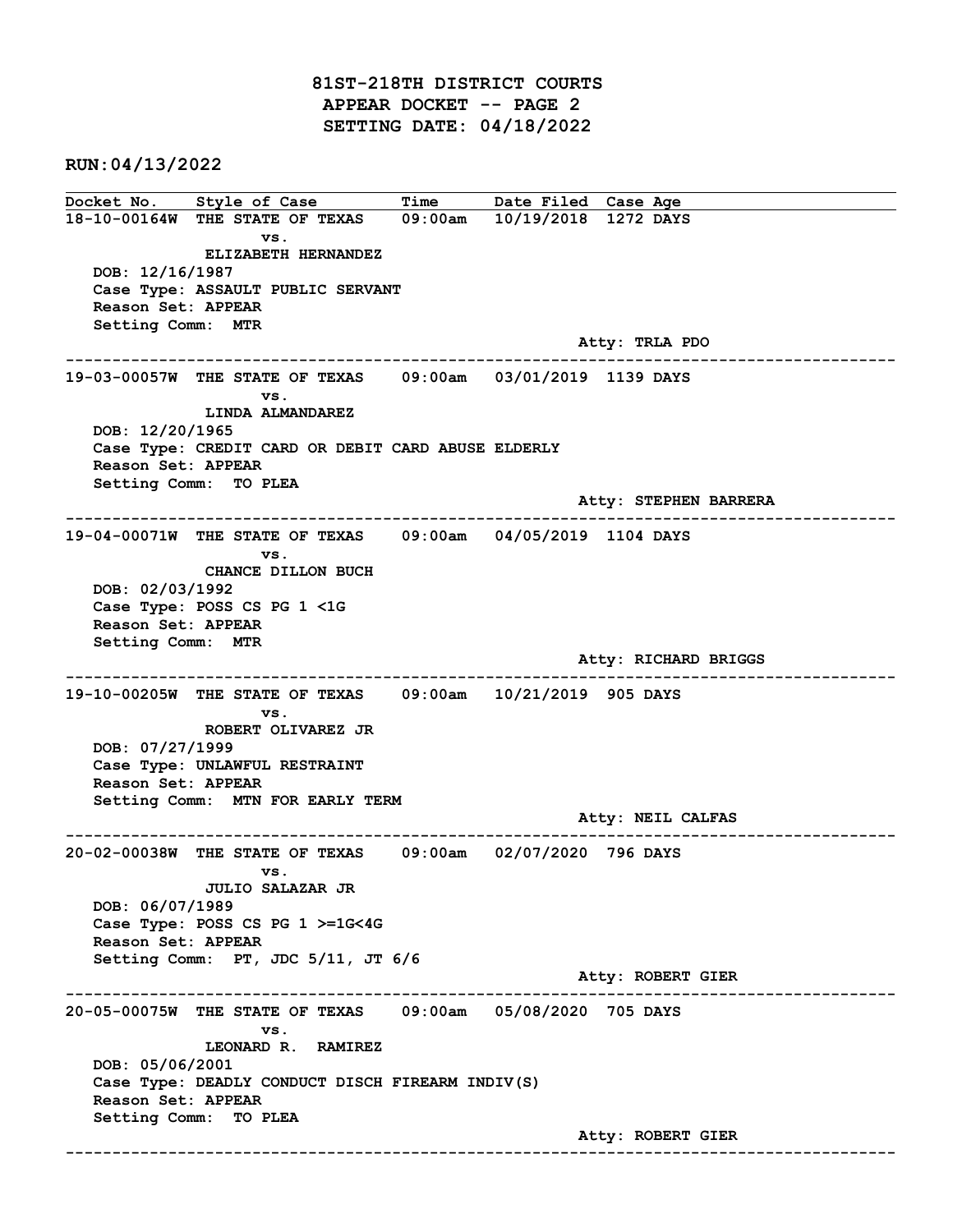81ST-218TH DISTRICT COURTS APPEAR DOCKET -- PAGE 3 SETTING DATE: 04/18/2022

RUN:04/13/2022

Docket No. Style of Case Time Date Filed Case Age 20-05-00079W THE STATE OF TEXAS 09:00am 05/08/2020 705 DAYS vs. MIRELLA ANZALDO DOB: 11/14/1983 Case Type: POSS CS PG 1 <1G ANALOGUE Reason Set: APPEAR Setting Comm: MTR Atty: TRLA PDO ------------------------------------------------------------------------------------------------------------------------ 20-05-00083W THE STATE OF TEXAS 09:00am 05/08/2020 705 DAYS vs. LEVI A. BRAGDON JR. DOB: 11/26/1973 Case Type: AGG ASSAULT W/DEADLY WEAPON Reason Set: APPEAR Setting Comm: PT, JDC 5/11, JT 6/6 Atty: TRLA PDO ------------------------------------------------------------------------------------------------------------------------ 20-05-00086W THE STATE OF TEXAS 09:00am 08/05/2020 616 DAYS vs. JEREMY COTTON DOB: 01/30/1979 Case Type: POSS CS PG 1 >=4G<200G ANALOGUE Reason Set: APPEAR Setting Comm: PT, JDC 5/11, JT 6/6 Atty: ROBERT GIER ------------------------------------------------------------------------------------------------------------------------ 20-08-00194W THE STATE OF TEXAS 09:00am 08/14/2020 607 DAYS vs. LEONARD R. RAMIREZ DOB: 05/06/2001 Case Type: THEFT FIREARM > \$400 Reason Set: APPEAR Setting Comm: TO PLEA Atty: ROBERT GIER ------------------------------------------------------------------------------------------------------------------------ 20-08-00199W THE STATE OF TEXAS 09:00am 08/14/2020 607 DAYS vs. ROYCE HOUSTON SMITH DOB: 09/15/1973 Case Type: CRIM MISCH >=\$20K Reason Set: APPEAR Setting Comm: PT, JDC 5/11, JT 6/6 Atty: ROBERT GIER ------------------------------------------------------------------------------------------------------------------------ 21-01-00004W THE STATE OF TEXAS 09:00am 01/28/2021 440 DAYS vs. ERBEIS GOMEZ DOB: 02/05/1988 Case Type: THEFT OF FIREARM Reason Set: APPEAR Setting Comm: PT, JDC 5/11, JT 6/6 Atty: ROBERT GIER ------------------------------------------------------------------------------------------------------------------------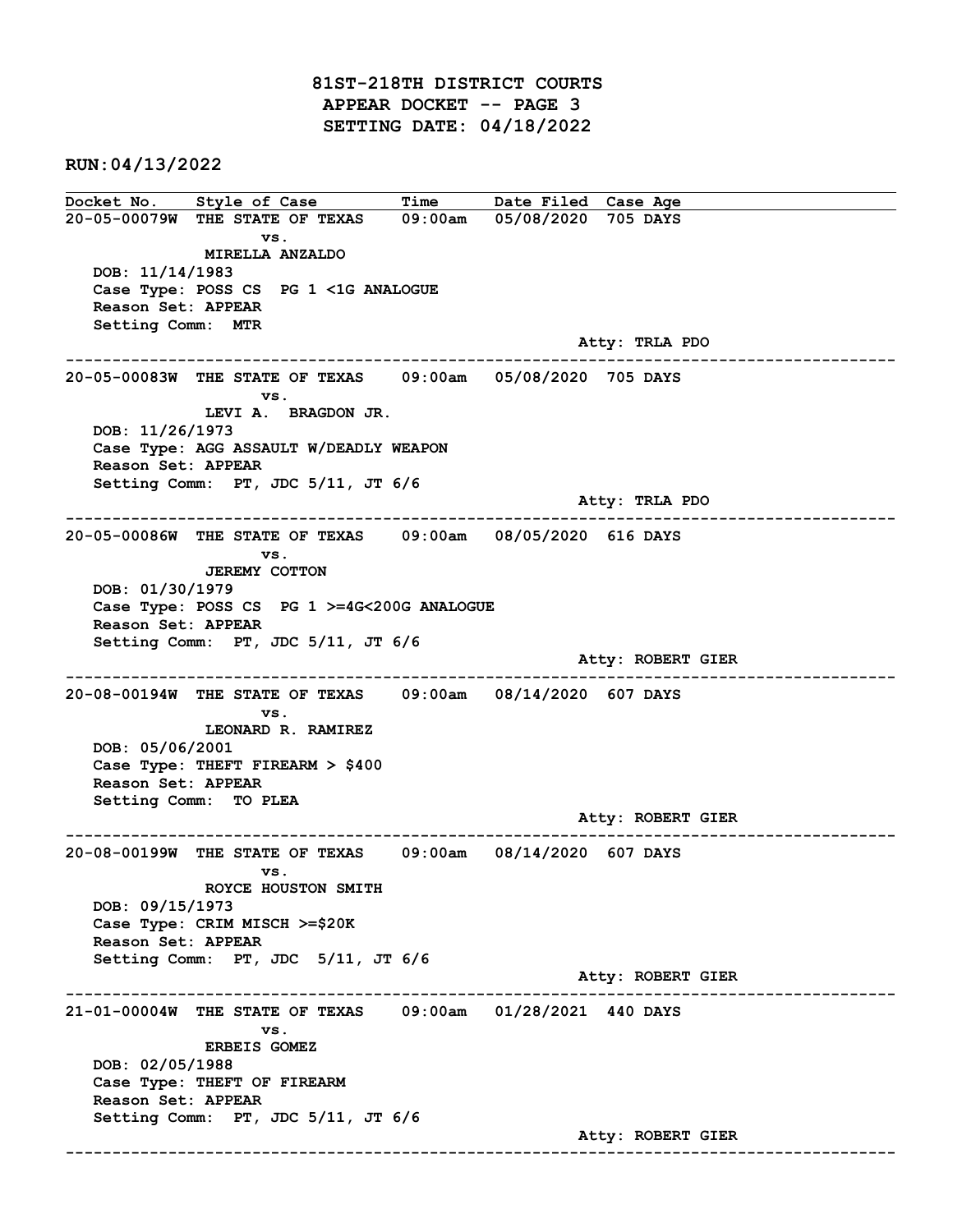81ST-218TH DISTRICT COURTS APPEAR DOCKET -- PAGE 4 SETTING DATE: 04/18/2022

RUN:04/13/2022

Docket No. Style of Case Time Date Filed Case Age 21-01-00005W THE STATE OF TEXAS 09:00am 01/28/2021 440 DAYS vs. AMADOR GUERRERO DOB: 01/02/1990 Case Type: BURGLARY OF BUILDING Reason Set: APPEAR Setting Comm: PT, JDC 5/11, JT 6/6 Atty: EDUARDO JIMENEZ ------------------------------------------------------------------------------------------------------------------------ 21-01-00006W THE STATE OF TEXAS 09:00am 01/28/2021 440 DAYS vs. AUDIE HOWELL, JR. DOB: 10/11/1991 Case Type: ASSAULT PUBLIC SERVANT Reason Set: APPEAR Setting Comm: TO PLEA Atty: STEPHEN BARRERA ------------------------------------------------------------------------------------------------------------------------ 21-02-00041W THE STATE OF TEXAS 09:00am 02/26/2021 411 DAYS vs. DIANA G. DAVILA DOB: 07/30/1977 Case Type: POSS CS PG 1 <1G Reason Set: APPEAR Setting Comm: PT, JDC 5/11, JT 6/6 Atty: TRLA PDO ------------------------------------------------------------------------------------------------------------------------ 21-03-00055W THE STATE OF TEXAS 09:00am 03/26/2021 383 DAYS vs. MELINDA SHELTON DOB: 01/15/1978 Case Type: TAMPER/FABRICATING PHYSICAL EVIDENCE Reason Set: APPEAR Setting Comm: PT, JDC 5/11, JT 6/6 Atty: ANTHONY CANTRELL ------------------------------------------------------------------------------------------------------------------------ 21-04-00077W THE STATE OF TEXAS 09:00am 04/16/2021 362 DAYS vs. JOSEPH A. MCINTOSH DOB: 11/12/1988 Case Type: IMPROPER RELATIONSHIP BETWEEN EDUCATOR/STUDENT Reason Set: APPEAR Setting Comm: PT, JDC 5/11, JT 6/6 Atty: JOHN GILMORE ------------------------------------------------------------------------------------------------------------------------ 21-04-00078W THE STATE OF TEXAS 09:00am 04/16/2021 362 DAYS vs. REYNALDO MEJIA DOB: 09/05/1984 Case Type: BURGLARY OF BUILDING Reason Set: APPEAR Setting Comm: ARR; B/W GARZA WEST and the control of the control of the control of the control of the control of the control of the control of the control of the control of the control of the control of the control of the control of the control of the cont ------------------------------------------------------------------------------------------------------------------------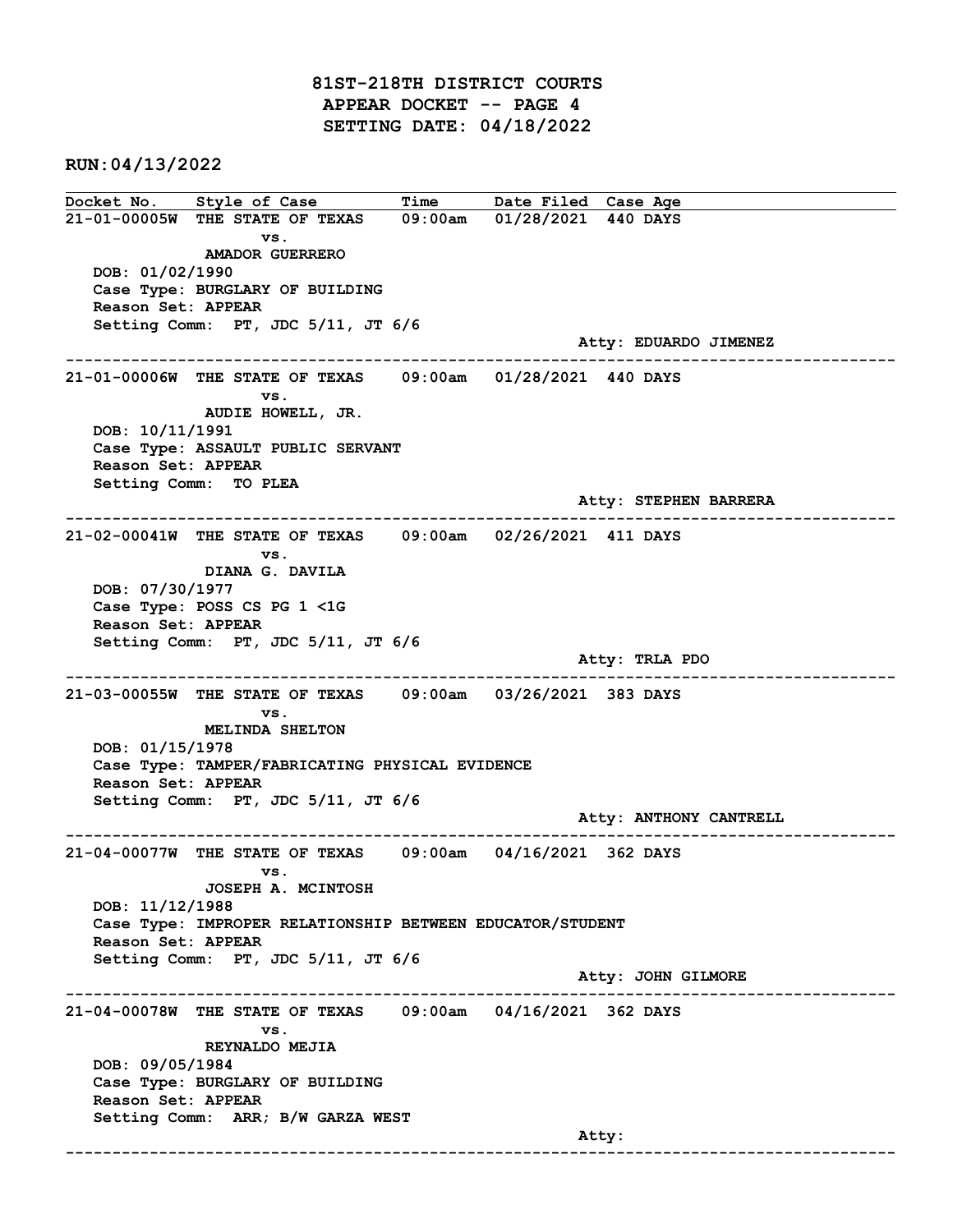81ST-218TH DISTRICT COURTS APPEAR DOCKET -- PAGE 5 SETTING DATE: 04/18/2022

RUN:04/13/2022

Docket No. Style of Case Time Date Filed Case Age 21-04-00081W THE STATE OF TEXAS 09:00am 04/16/2021 362 DAYS vs. LEONARD R. RAMIREZ DOB: 05/06/2001 Case Type: UNAUTH USE OF MOTOR VEHICLE Reason Set: APPEAR Setting Comm: TO PLEA Atty: ROBERT GIER ------------------------------------------------------------------------------------------------------------------------ 21-05-00091W THE STATE OF TEXAS 09:00am 05/14/2021 334 DAYS vs. SANTIAGO MATA DOB: 07/24/1963 Case Type: AGG SEXUAL ASSAULT CHILD Reason Set: APPEAR Setting Comm: PT, JDC 5/11, JT 6/6 Atty: DANIEL RODRIGUEZ ------------------------------------------------------------------------------------------------------------------------ 21-05-00104W THE STATE OF TEXAS 09:00am 05/14/2021 334 DAYS vs. NICOLAS CANTU III DOB: 12/24/1997 Case Type: AGG SEXUAL ASSAULT CHILD Reason Set: APPEAR Setting Comm: PT, JDC 5/11, JT 6/6 Atty: STEPHEN BARRERA ------------------------------------------------------------------------------------------------------------------------ 21-05-00108W THE STATE OF TEXAS 09:00am 05/14/2021 334 DAYS vs. AMBER MARIE KOSZUTA DOB: 05/02/1985 Case Type: PROH SUBSTANCE/ITEM IN CORR/CIV COM FACILITY Reason Set: APPEAR Setting Comm: PT, JDC 5/11, JT 6/6 Atty: ROBERTO VARGAS ------------------------------------------------------------------------------------------------------------------------ 21-06-00126W THE STATE OF TEXAS 09:00am 06/11/2021 306 DAYS vs. ERBEIS GOMEZ DOB: 02/05/1988 Case Type: POSS CS PG 1 <1G Reason Set: APPEAR Setting Comm: PT, JDC 5/11, JT 6/6 Atty: ROBERT GIER ------------------------------------------------------------------------------------------------------------------------ 21-06-00127W THE STATE OF TEXAS 09:00am 06/11/2021 306 DAYS vs. ERBEIS GOMEZ DOB: 02/05/1988 Case Type: AGG ASSAULT W/DEADLY WEAPON Reason Set: APPEAR Setting Comm: PT, JDC 5/11, JT 6/6 Atty: ROBERT GIER ------------------------------------------------------------------------------------------------------------------------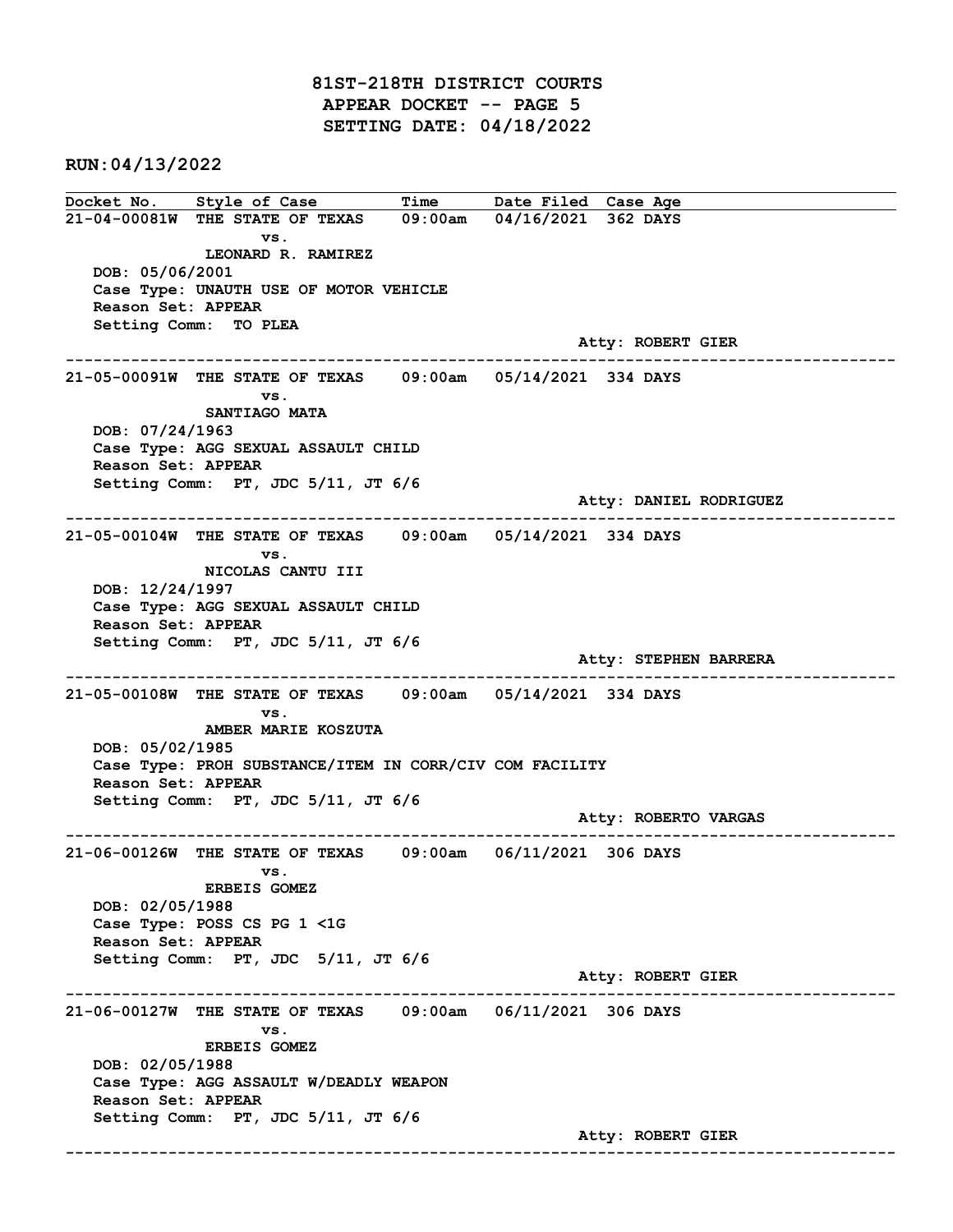81ST-218TH DISTRICT COURTS APPEAR DOCKET -- PAGE 6 SETTING DATE: 04/18/2022

RUN:04/13/2022

Docket No. Style of Case Time Date Filed Case Age 21-07-00133W THE STATE OF TEXAS 09:00am 07/13/2021 274 DAYS vs. ASHLEY C. DOWNS DOB: 04/20/1982 Case Type: POSS CS PG 1 <1G Reason Set: APPEAR Setting Comm: PT, JDC 5/11, JT 6/6 Atty: ANDRES CEDILLOS ------------------------------------------------------------------------------------------------------------------------ 21-07-00142W THE STATE OF TEXAS 09:00am 07/13/2021 274 DAYS vs. ROSEMARY CRUZ DOB: 08/28/1972 Case Type: INJURY CHILD/ELDERLY/DISABLE W/INT BODILY INJ Reason Set: APPEAR Setting Comm: PT, JDC 5/11, JT 6/6 Atty: DANIEL RODRIGUEZ ------------------------------------------------------------------------------------------------------------------------ 21-07-00145W THE STATE OF TEXAS 09:00am 07/13/2021 274 DAYS vs. COLE AUSTIN RIVETTE DOB: 04/02/2021 Case Type: UNAUTH USE OF MOTOR VEHICLE Reason Set: APPEAR Setting Comm: PT, JDC 5/11, JT 6/6 Atty: KIMBERLY BUSH ------------------------------------------------------------------------------------------------------------------------ 21-07-00146W THE STATE OF TEXAS 09:00am 07/13/2021 274 DAYS vs. ESTEBAN SAN MIGUEL DOB: 10/29/1958 Case Type: SEXUAL ASSLT CHILD Reason Set: APPEAR Setting Comm: PT, JDC 5/11, JT 6/6 Atty: STEPHEN BARRERA ------------------------------------------------------------------------------------------------------------------------ 21-08-00150W THE STATE OF TEXAS 09:00am 08/13/2021 243 DAYS vs. SEBASTIAN BUSCH DOB: 04/22/1993 Case Type: MAN DEL CS PG 1 >=1G<4G Reason Set: APPEAR Setting Comm: ARR; B/W HUNTSVILLE Atty: STEPHEN BARRERA ------------------------------------------------------------------------------------------------------------------------ 21-08-00151W THE STATE OF TEXAS 09:00am 08/13/2021 243 DAYS vs. SEBASTIAN BUSCH DOB: 04/22/1993 Case Type: MAN DEL CS PG 1 >=1G<4G Reason Set: APPEAR Setting Comm: ARR; B/W HUNTSVILLE Atty: NICOLETTE SAENZ ------------------------------------------------------------------------------------------------------------------------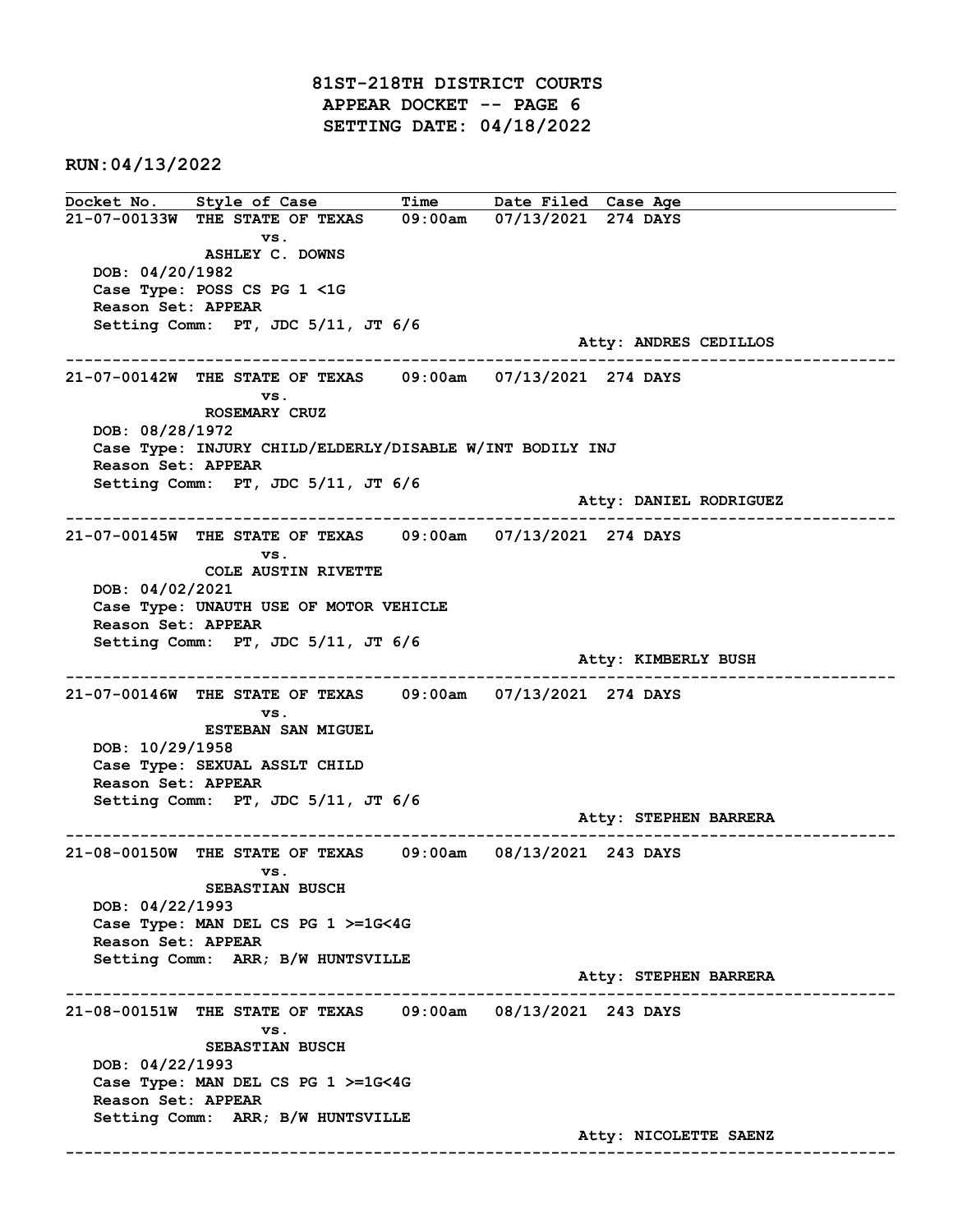81ST-218TH DISTRICT COURTS APPEAR DOCKET -- PAGE 7 SETTING DATE: 04/18/2022

RUN:04/13/2022

Docket No. Style of Case Time Date Filed Case Age 21-08-00159W THE STATE OF TEXAS 09:00am 08/13/2021 243 DAYS vs. KEITH ORYAN WHITE DOB: 09/09/1985 Case Type: UNAUTH USE OF MOTOR VEHICLE Reason Set: APPEAR Setting Comm: PT, JDC 5/11, JT 6/6 Atty: MONICA KHIRALLAH ------------------------------------------------------------------------------------------------------------------------ 21-08-00164W THE STATE OF TEXAS 09:00am 08/13/2021 243 DAYS vs. SEBASTIAN BUSCH DOB: 04/22/1993 Case Type: MAN DEL CS PG 1 >=4G<200G Reason Set: APPEAR Setting Comm: ARR; B/W HUNTSVILLE and the control of the control of the control of the control of the control of the control of the control of the control of the control of the control of the control of the control of the control of the control of the cont ------------------------------------------------------------------------------------------------------------------------ 21-09-00185W THE STATE OF TEXAS 09:00am 09/03/2021 222 DAYS vs. ROY ALLEN VASQUEZ DOB: 07/13/1990 Case Type: POSS CS PG 2 < 1G Reason Set: APPEAR Setting Comm: PT, JDC 5/11, JT 6/6 Atty: STEPHEN BARRERA ------------------------------------------------------------------------------------------------------------------------ 21-09-00190W THE STATE OF TEXAS 09:00am 09/03/2021 222 DAYS vs. LEVI A. BRAGDON,JR. DOB: 11/26/1973 Case Type: POSS CS PG 1 <1G Reason Set: APPEAR Setting Comm: PT, JDC 5/11, JT 6/6 Atty: TRLA PDO ------------------------------------------------------------------------------------------------------------------------ 21-10-00204W THE STATE OF TEXAS 09:00am 10/01/2021 194 DAYS vs. COLE AUSTIN RIVETTE DOB: 04/02/2021 Case Type: FRAUD USE/POSS IDENT INFO # ITEMS 10<50 ELDER Reason Set: APPEAR Setting Comm: PT, JDC 5/11, JT 6/6 Atty: KIMBERLY BUSH ------------------------------------------------------------------------------------------------------------------------ 21-10-00208W THE STATE OF TEXAS 09:00am 10/01/2021 194 DAYS vs. MARCUS OLIVO DOB: 09/11/1995 Case Type: CONTINUOUS VIOLENCE AGAINST THE FAMILY Reason Set: APPEAR Setting Comm: PT, JDC 5/11, JT 6/6 Atty: RENE PENA ------------------------------------------------------------------------------------------------------------------------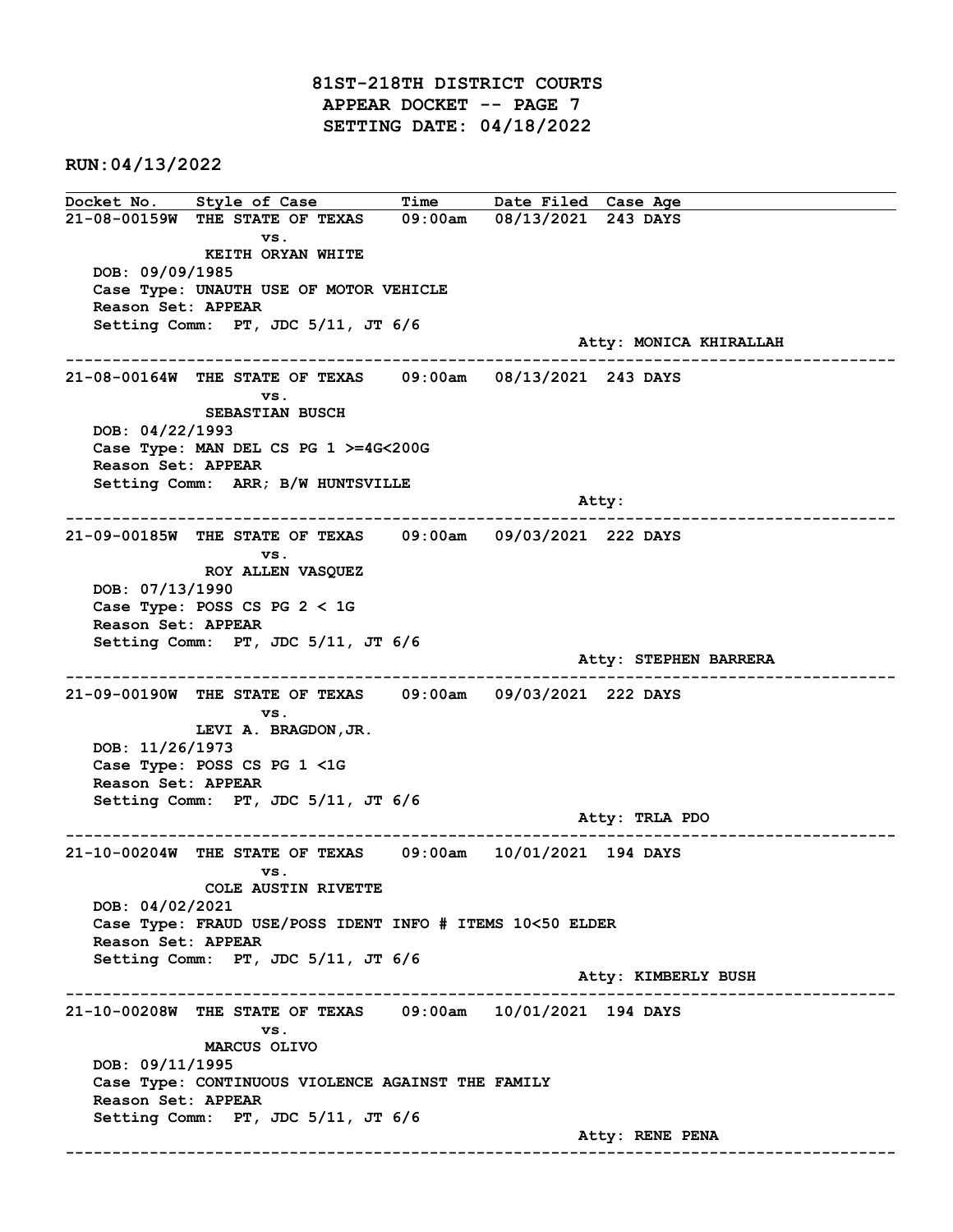81ST-218TH DISTRICT COURTS APPEAR DOCKET -- PAGE 8 SETTING DATE: 04/18/2022

RUN:04/13/2022

Docket No. Style of Case Time Date Filed Case Age 21-10-00210W THE STATE OF TEXAS 09:00am 10/01/2021 194 DAYS vs. GUY DEAN PEELE DOB: 10/07/1961 Case Type: INDECENCY W/CHILD SEXUAL CONTACT Reason Set: APPEAR Setting Comm: PT, JDC 5/11, JT 6/6 Atty: DANIEL RODRIGUEZ ------------------------------------------------------------------------------------------------------------------------ 21-10-00211W THE STATE OF TEXAS 09:00am 10/01/2021 194 DAYS vs. WILLIAM LEON PLATT DOB: 08/22/1963 Case Type: CRIMINAL MISCHIEF >=\$2,500<\$30K Reason Set: APPEAR Setting Comm: PT, JDC 5/11, JT 6/6 Atty: DANIEL RODRIGUEZ ------------------------------------------------------------------------------------------------------------------------ 21-10-00212W THE STATE OF TEXAS 09:00am 10/01/2021 194 DAYS vs. CHRISTOPHER A. RIVETTE DOB: 07/29/1996 Case Type: THEFT-MAIL ID INFO =>50 ADDRESSES IAT Reason Set: APPEAR Setting Comm: PT, JDC 5/11, JT 6/6 Atty: KIMBERLY BUSH ------------------------------------------------------------------------------------------------------------------------ 21-10-00213W THE STATE OF TEXAS 09:00am 10/01/2021 194 DAYS vs. JARED JAMES SEMLINGER DOB: 05/30/1989 Case Type: ASSAULT FAMILY/HOUSEHOLD MEMBER PREV CONV IAT Reason Set: APPEAR Setting Comm: PT, JDC 5/11, JT 6/6 Atty: JENNIFER TAPIA ------------------------------------------------------------------------------------------------------------------------ 21-11-00217W THE STATE OF TEXAS 09:00am 11/12/2021 152 DAYS vs. DAVID ALAN BALESTERI DOB: 10/09/1982 Case Type: MAN DEL CS PG 1 >=4G<200G Reason Set: APPEAR Setting Comm: PT, JDC 5/11, JT 6/6 Atty: DANIEL RODRIGUEZ ------------------------------------------------------------------------------------------------------------------------ 22-01-00001W THE STATE OF TEXAS 09:00am 01/19/2022 84 DAYS vs. ALEJANDRO III GONZALES DOB: 01/13/1995 Case Type: DEADLY CONDUCT DISCH FIREARM INDIV(S) Reason Set: APPEAR Setting Comm: PT, JDC 5/11, JT 6/6 Atty: MONICA KHIRALLAH ------------------------------------------------------------------------------------------------------------------------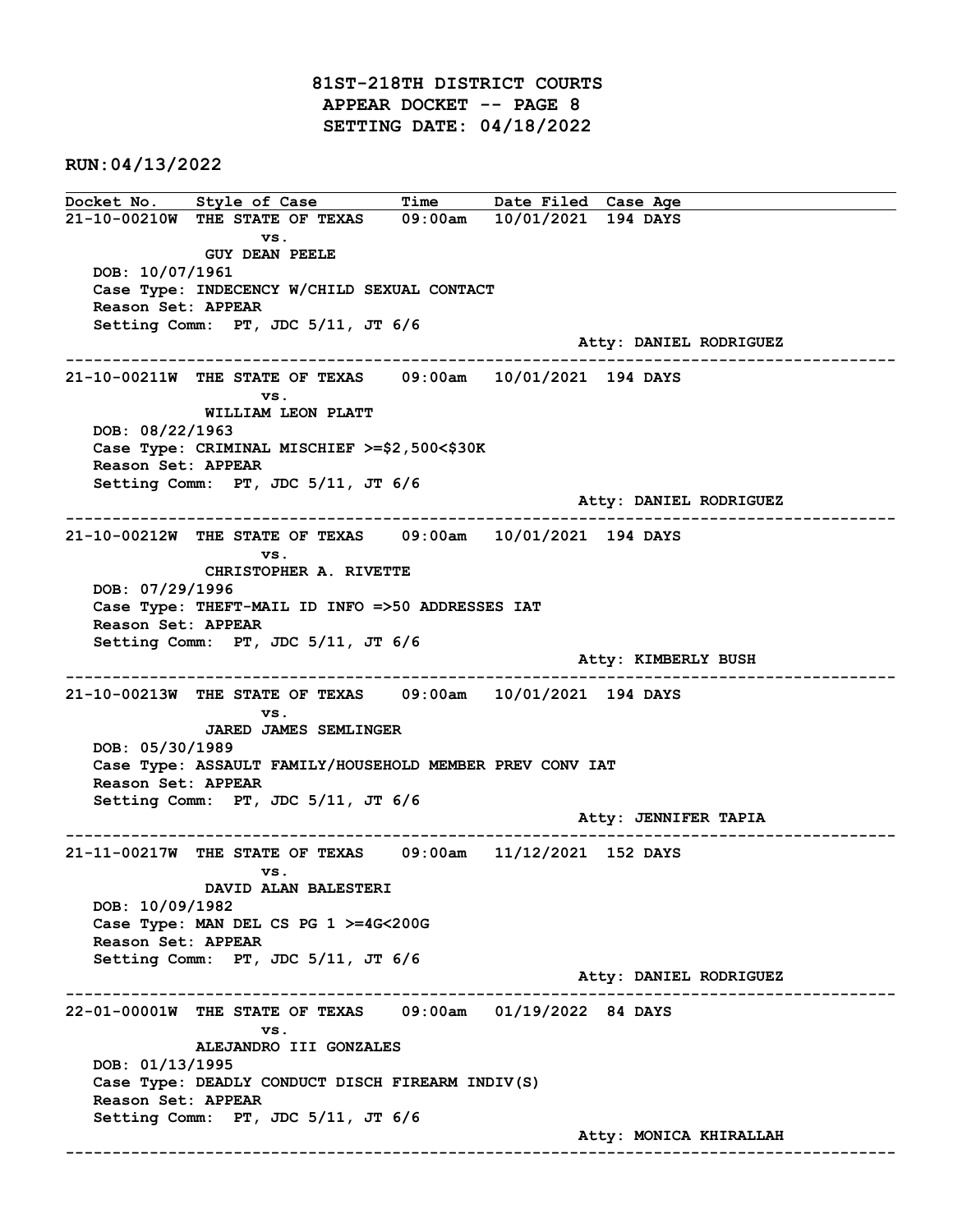81ST-218TH DISTRICT COURTS APPEAR DOCKET -- PAGE 9 SETTING DATE: 04/18/2022

RUN:04/13/2022

Docket No. Style of Case Time Date Filed Case Age 22-01-00004W THE STATE OF TEXAS 09:00am 01/19/2022 84 DAYS vs. MICHAEL WAYNE MOHR DOB: 07/16/1964 Case Type: DEADLY CONDUCT DISCH FIREARM INDIV(S) Reason Set: APPEAR Setting Comm: PT, JDC 5/11, JT 6/6 Atty: BRENT DORNBURG ------------------------------------------------------------------------------------------------------------------------ 22-01-00009W THE STATE OF TEXAS 09:00am 01/19/2022 84 DAYS vs. ROBERT SAUCEDA, JR. DOB: 10/03/1991 Case Type: AGG ASSLT W/DEADLY WEAPON Reason Set: APPEAR Setting Comm: PT, JDC 5/11, JT 6/6 Atty: ANDRES CEDILLOS ------------------------------------------------------------------------------------------------------------------------ 22-01-00020W THE STATE OF TEXAS 09:00am 01/19/2022 84 DAYS vs. CLEOFAS CASTILLO, JR. DOB: 04/29/1984 Case Type: POSS CS PG 1 >=1G<4G Reason Set: APPEAR Setting Comm: PT, JDC 5/11, JT 6/6 Atty: ANDRES CEDILLOS ------------------------------------------------------------------------------------------------------------------------ 22-01-00035W THE STATE OF TEXAS 09:00am 01/19/2022 84 DAYS vs. AUSTIN OWEN RAMSEY DOB: 10/26/1999 Case Type: POSS CS PG  $2 \ge 1$ G<4G Reason Set: APPEAR Setting Comm: PT, JDC 5/11, JT 6/6 Atty: ANDRES CEDILLOS ------------------------------------------------------------------------------------------------------------------------ 22-01-00036W THE STATE OF TEXAS 09:00am 01/19/2022 84 DAYS vs. ALIA JOSEPH M. ROGERS DOB: 08/06/1997 Case Type: ASSAULT FAMILY/HOUSEHOLD MEMBER PREV CONV IAT Reason Set: APPEAR Setting Comm: PT, JDC 5/11, JT 6/6 Atty: ANDRES CEDILLOS ------------------------------------------------------------------------------------------------------------------------ 22-03-00048W THE STATE OF TEXAS 09:00am 03/04/2022 40 DAYS vs. SELENA GONZALES DOB: 02/13/1996 Case Type: MAN DEL CS PG 1 >=4G<200G Reason Set: APPEAR Setting Comm: ARR Atty: RICARDO BRIONES ------------------------------------------------------------------------------------------------------------------------